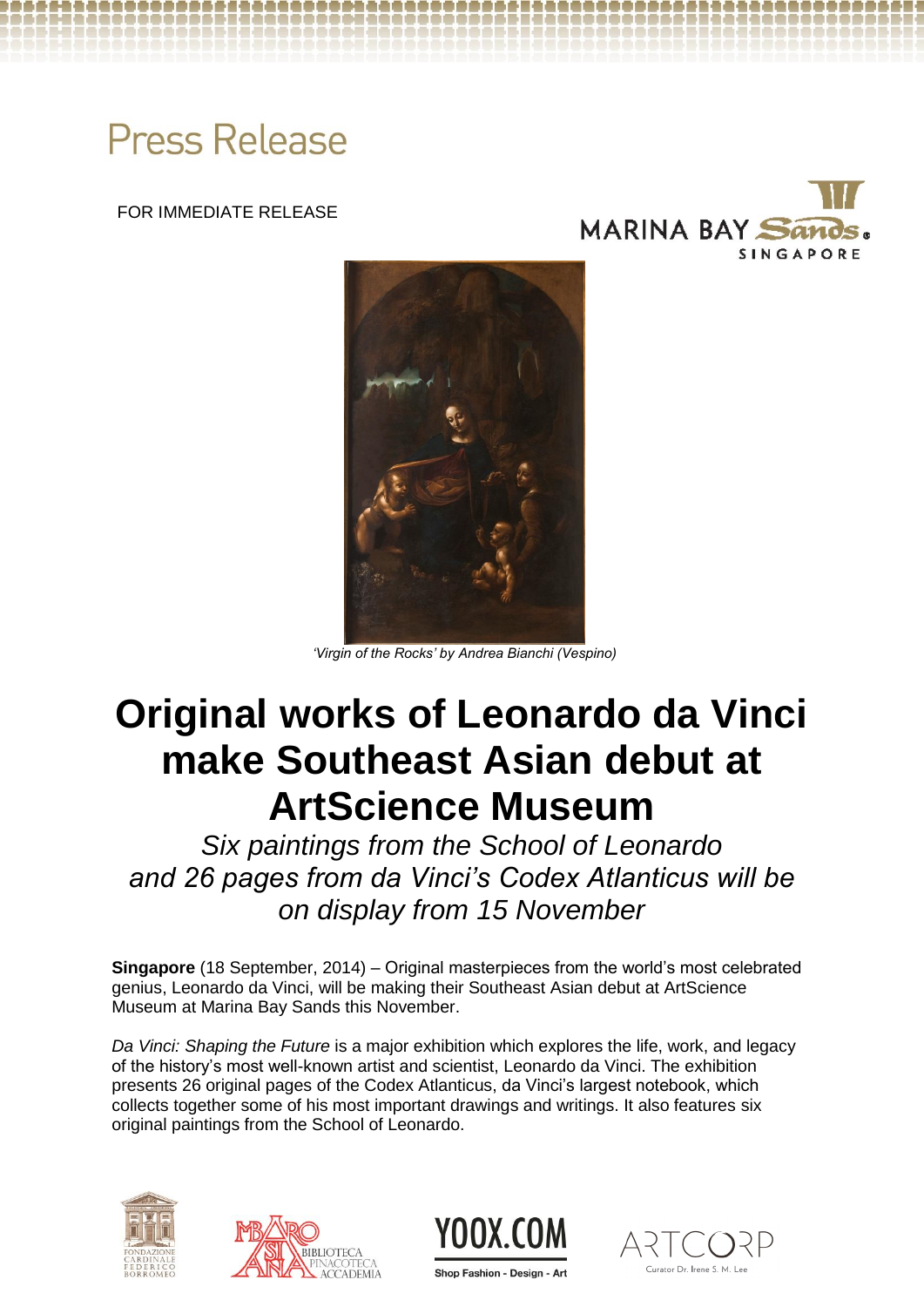

These masterpieces are travelling to Singapore from one of the world's great Renaissance museums, Biblioteca Ambrosiana in Milan, Italy. Working with the Ambrosiana in association with the Foundation Cardinale Federico Borromeo, ArtScience Museum has curated a groundbreaking new exhibition, *Da Vinci: Shaping the Future*, which will be shown only in Singapore. It focuses on five key domains of da Vinci's mastery: mathematics, natural sciences, technology, architecture and music. Combining his original works with interactive exhibits, technology, film and art, this rare exhibition offers visitors a unique opportunity to explore da Vinci's knowledge that has shaped the future beyond the Renaissance period. The exhibition will open to the public from 15 November 2014 to May 2015.

"There is no more fitting place to present original work by the world's most celebrated artist and scientist, Leonardo da Vinci, than ArtScience Museum. Not only are we bringing masterpieces by one of history's greatest geniuses to Singapore for the very first time, but we are doing so in a way that emphasises just how influential Leonardo da Vinci has been, and remains today," said Ms. Honor Harger, Executive Director of ArtScience Museum. "Leonardo da Vinci was a visionary ahead of his time and his works brilliantly illustrate the interdependence between art and science. This exhibition is the perfect representation of ArtScience Museum's ongoing efforts to showcase the creativity and interrelation of art, science and technology."

"We are excited to share with ArtScience Museum's visitors the original pieces from our collection that are travelling to Singapore for the first time. It is a perfect fit with the museum's mission to tell the story of the renowned Renaissance man and his masterpieces through an ArtScience perspective," added Monsignor Franco Buzzi, Prefect of the Biblioteca Ambrosiana.

As the largest bound collection of da Vinci's drawings and writings, the Codex Atlanticus offers rich insights into da Vinci's art, science and his fascination with nature. The pages which will be on show at ArtScience Museum are detailed recordings of da Vinci's observations and highlight his approach to interweave connections among different disciplines.

Centuries before the Wright Brothers pioneered mechanised flight, da Vinci was seeking a practical solution to take to the air, through his studies into the flight of birds. He designed a multitude of mechanical devices for flight. One of the highlights of *Da Vinci: Shaping the Future* is a drawing, *Mechanical Wing (circa 1490)*, of a winged device. Modeled on the wings of birds, this drawing forms the basis for the construction of modern aircraft. It is emblematic of da Vinci's status as an innovator, a modern-thinker and a man ahead of his time.

ArtScience Museum is also providing visitors with the rare opportunity to view masterpieces from the School of Leonardo, including paintings such as *Saint John the Baptist (circa 1480- 1524)*, *The Adoration of Saint Roch (circa 1520-1530)* and *Portrait of a Lady (circa 1490- 1495).* 









Shop Fashion - Design - Art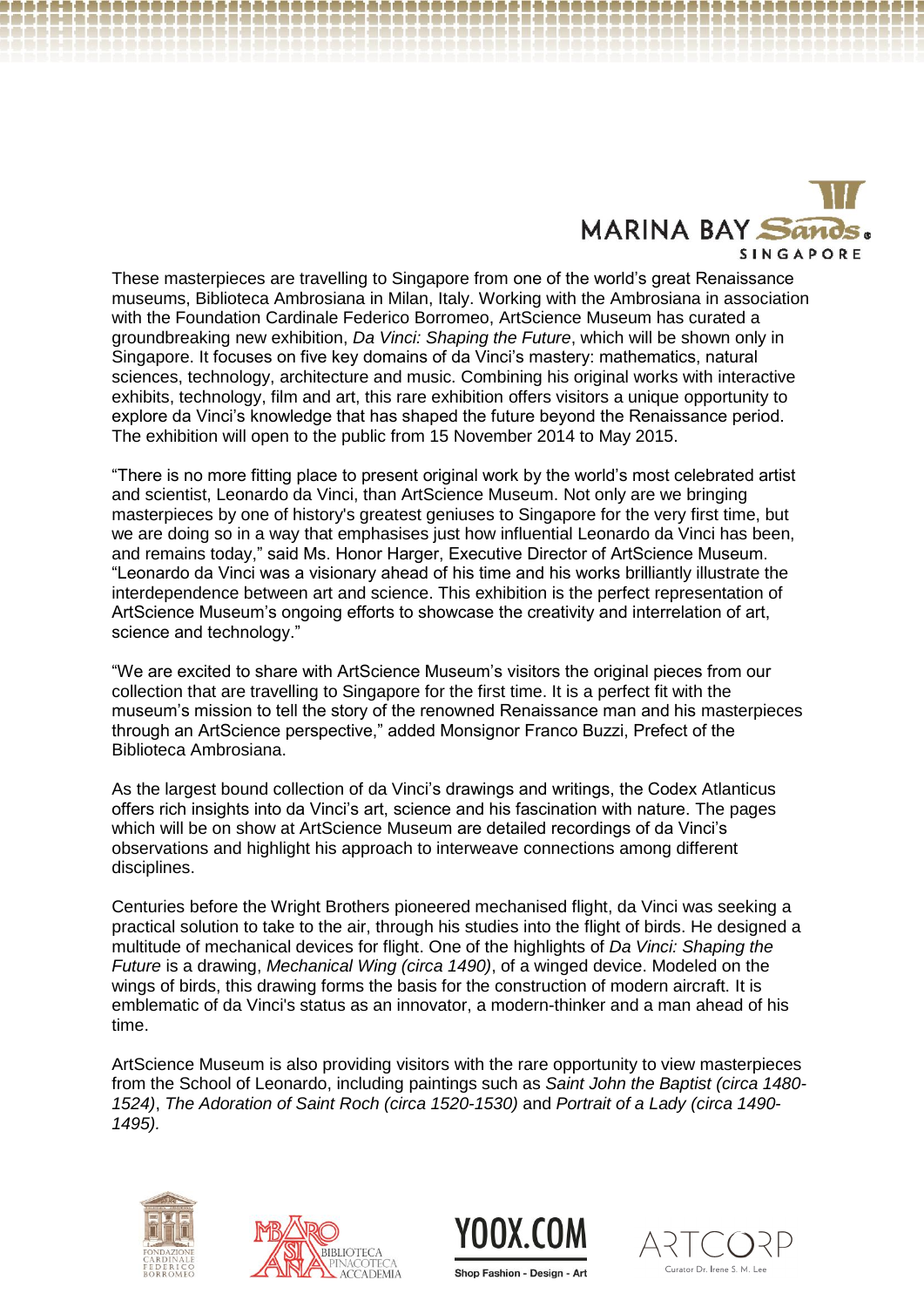



 *Drawing of a mechanical wing by Leonardo da Vinci (Circa 1490)*

Alongside the presentation of these masterpieces and the original pages of the Codex Atlanticus, visitors will learn about da Vinci's scientific and artistic pursuits through reproductions of additional pages of his notebook, video projection, models of his inventions and innovative new interactive exhibits.

Over the course of the exhibition's six-month run at ArtScience Museum, three of the paintings and 13 pages of the Codex Atlanticus will be swapped at the three-month mark.

"By displaying these masterpieces in two different phases, we are giving visitors greater opportunities to explore the depth and breadth of da Vinci's work. In a sense, *Da Vinci: Shaping the Future* is an exhibition in two parts, and our programmes and activities which enrich the show, will reflect the changing nature of the show," added Ms. Harger.

For more information on *Da Vinci: Shaping the Future*, please visit [www.marinabaysands.com/ArtScienceMuseum](http://www.marinabaysands.com/ArtScienceMuseum)

###